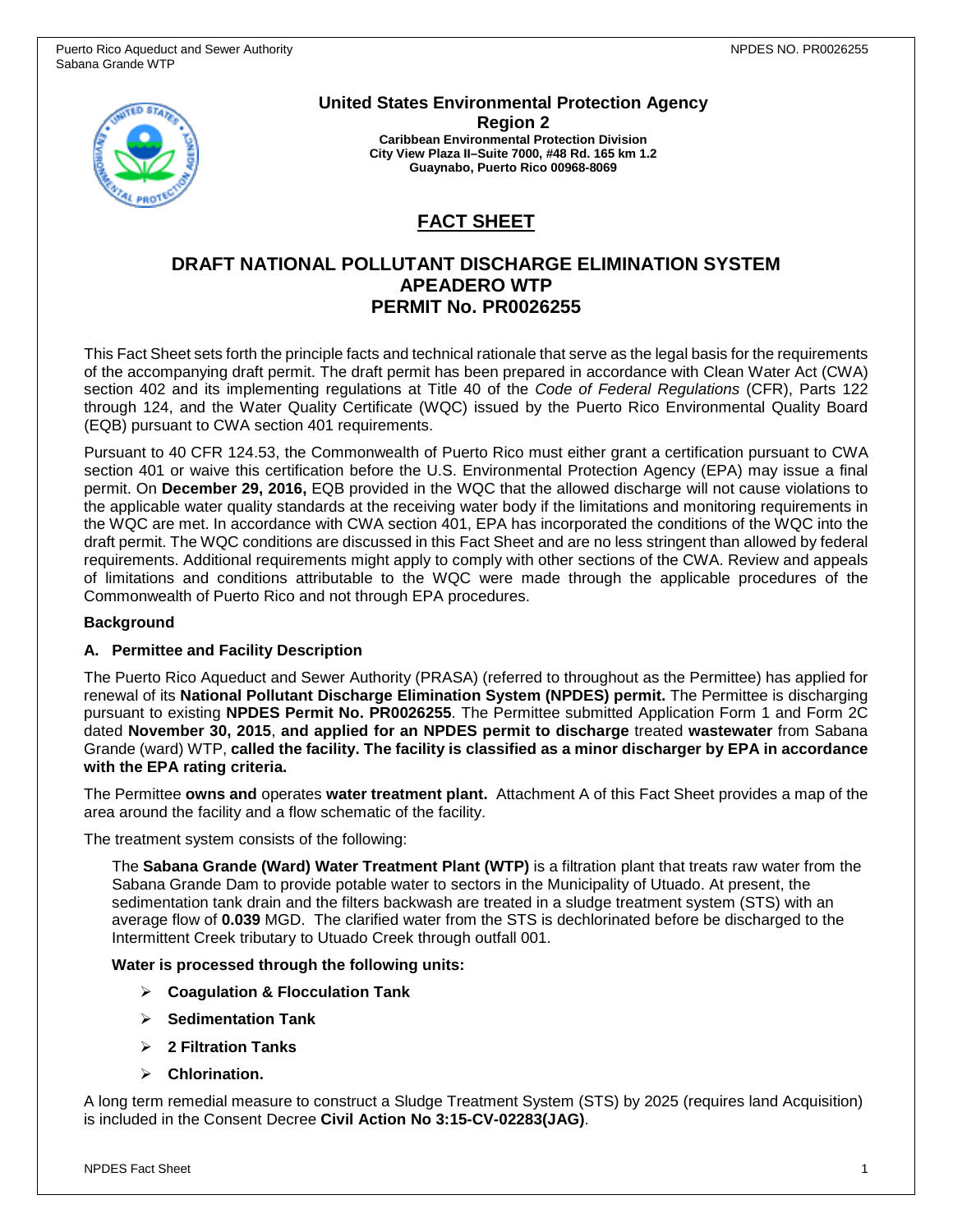### **Summary of Permittee and Facility Information**

| <b>Permittee</b>                      | Puerto Rico Aqueduct and Sewer Authority (PRASA)                                                                              |  |  |  |
|---------------------------------------|-------------------------------------------------------------------------------------------------------------------------------|--|--|--|
| <b>Facility contact, title, phone</b> | Mrs. Irma Lopez, Executive Director<br>Compliance and Quality Control<br>(787) 620-2277                                       |  |  |  |
| Permittee (mailing) address           | Puerto Rico Aqueduct and Sewer Authority<br>P.O. Box 7066<br><b>Barrio Obrero Station</b><br>Santurce, Puerto Rico 00916-7066 |  |  |  |
| <b>Facility (location) address</b>    | State Road 562, Km. 3.4, Villalba, PR 00766                                                                                   |  |  |  |
| <b>Type of facility</b>               | <b>WTP</b>                                                                                                                    |  |  |  |
| <b>Pretreatment program</b>           | N/A                                                                                                                           |  |  |  |
| Facility monthly average flow         | 0.039 MGD                                                                                                                     |  |  |  |
| <b>Facility design flow</b>           | 0.039 MGD                                                                                                                     |  |  |  |
| <b>Facility classification</b>        | Minor                                                                                                                         |  |  |  |

### **B. Discharge Points and Receiving Water Information**

Wastewater is discharged from Outfall **001** to the **Intermittent Creek tributary to Utuado Creek,** a water of the United States

The draft permit authorizes the discharge from the following discharge point(s):

| Outfall | <b>Effluent description</b>                             | <b>Outfall latitude</b>   | <b>Outfall longitude</b> | Receiving water name and<br>classification          |
|---------|---------------------------------------------------------|---------------------------|--------------------------|-----------------------------------------------------|
| 001     | filters backwasher and<br>sedimentation tanks<br>drains | $18^\circ$ , 16', 54.4" N | 66°, 40, 16.4" W         | Intermittent Creek tributary to Utuado<br>Creek. SD |

As indicated in the Puerto Rico Water Quality Standards (PRWQS) Regulations, the designated uses for Class SD receiving waters include:

- $\triangleright$  Use as a raw source of public water supply; and
- $\triangleright$  Propagation and preservation of desirable species, including threatened or endangered species.

CWA section 303(d) requires the Commonwealth of Puerto Rico to develop a list of impaired waters, establish priority rankings for waters on the list, and develop TMDLs for those waters. The receiving water **has not** been determined to have water quality impairments for one or more of the designated uses as determined by section 303(d) of the CWA.

### **C. Mixing Zone/Dilution Allowance -- N/A**

### **D. Compliance Orders/Consent Decrees**

The Permittee has a Consent Decree with the Agency (civil action **No 3:15-cv-02283 (JAG)**) in which the facility is included. This consent decree does not affect this permit action.

### **E. Summary of Basis for Effluent Limitations and Permit Conditions - General**

The effluent limitations and permit conditions in the permit have been developed to ensure compliance with the following, as applicable: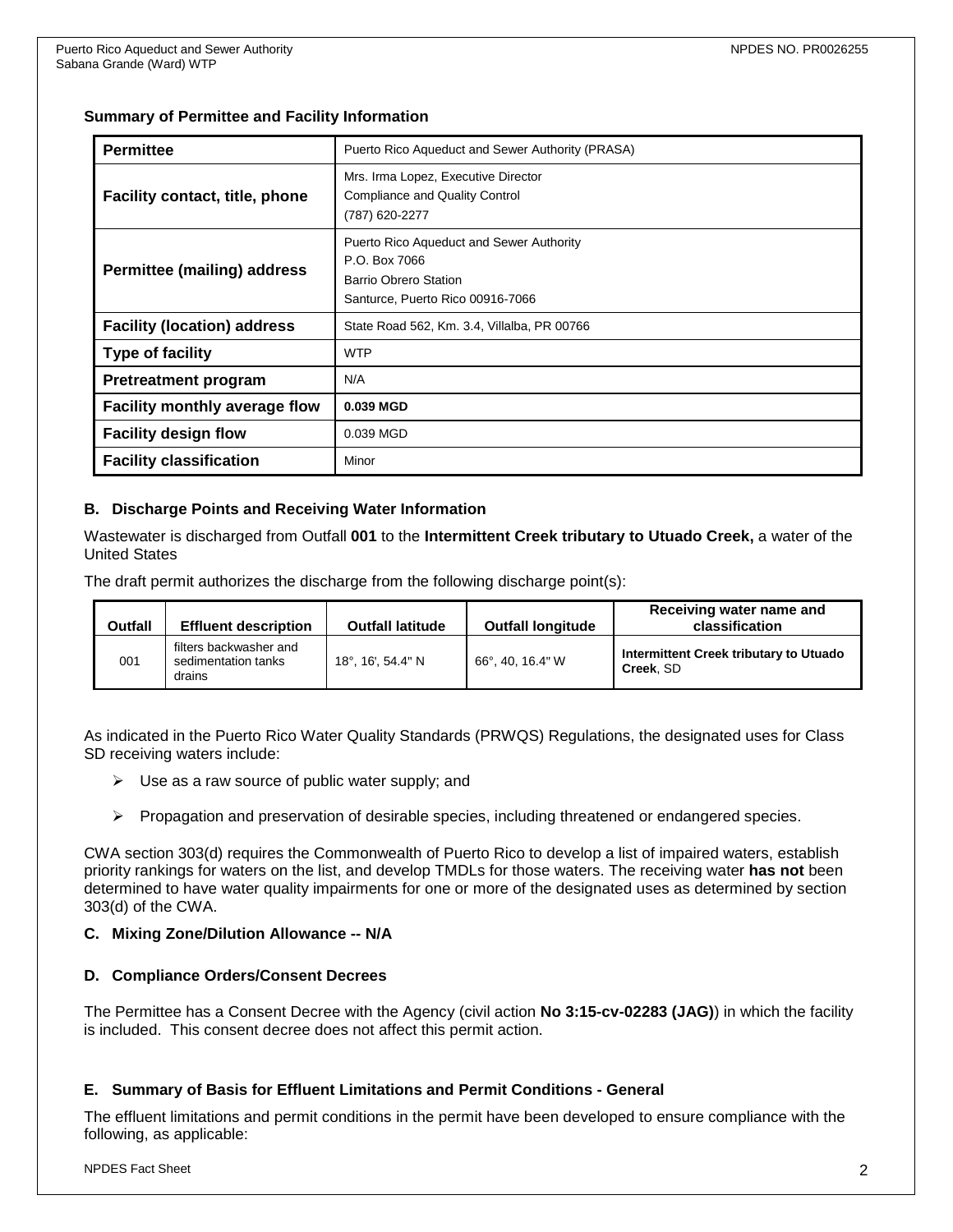- $\triangleright$  Clean Water Act section 401 certification requirements;
- $\triangleright$  NPDES regulations (40 CFR Part 122); and
- $\triangleright$  PRWQS (August, 2016).

# **PART I. RATIONALE FOR EFFLUENT LIMITATIONS AND MONITORING REQUIREMENTS**

CWA section 301(b) and 40 CFR 122.44(d) require that permits include limitations more stringent than applicable technology-based requirements where necessary to achieve applicable water quality standards. In addition, 40 CFR 122.44(d)(1)(i) requires that permits include effluent limitations for all pollutants that are or may be discharged at levels that cause, have the reasonable potential to cause, or contribute to an exceedance of a water quality criterion, including a narrative criterion. The process for determining reasonable potential and calculating water quality-based effluent limits (WQBELs) is intended to protect the designated uses of the receiving water, and achieve applicable water quality criteria. Where reasonable potential has been established for a pollutant, but there is no numeric criterion for the pollutant, WQBELs must be established using (1) EPA criteria guidance under CWA section 304(a), supplemented where necessary by other relevant information; (2) an indicator parameter for the pollutant of concern; or (3) a calculated numeric water quality criterion, such as a proposed state criterion or policy interpreting the state's narrative criterion, supplemented with other relevant information, as provided in 40 CFR 122.44(d)(1)(vi).

The effluent limitations and permit conditions in the permit have been developed to ensure compliance with all federal and state regulations, including PRWQS. The basis for each limitation or condition is discussed below.

### **A. Effluent Limitations**

**The permit establishes** WQBELs for **several pollutants and the basis for these limitations are discussed below**.

- 1. **BOD5:** The effluent limitation is based on the water quality standards as specified in Rule 1303.1.F of PRWQS, and the WQC.
- 2. **Color:** The effluent limitation is based on the water quality criterion for **Class SD** waters as specified in Rule 1303.2.D.2.e of PRWQS, and the WQC.
- 3. **Copper, and Residual Chlorine**: The effluent limitation is based on the water quality standards as specified in Rule 1303.1.J.1 of PRWQS, and the WQC.
- 4. **Dissolved Oxygen (DO):** The effluent limitation is based on the water quality criterion for Class **SD** waters as specified in Rule 1303.2.D.2.a of PRWQS, and the WQC
- 5. **Flow:** An effluent limitation for flow has been established in the permit. Monitoring conditions are applied pursuant to 40 CFR 122.21(j)(4)(ii) and EQB's Water Quality Certificate**.**
- 6. **pH:** The effluent limitation is based on the water quality standards as specified in Rule 1303.2.D.2.d of PRWQS, and the WQC.
- 7. **Solids and Other Matters**: The effluent limitation is based on the water quality standards as specified in Rule 1303.1.A of PRWQS, and the WQC.
- 8. **Sulfates:** The effluent limitation is based on the water quality criterion for **Class SD** waters as specified in Rule 1303.2.D.2.j of PRWQS, and the WQC.
- 9. **Suspended, Colloidal or Settleable Solids**: The effluent limitation is based on the water quality standards as specified in Rule 1303.1.E of PRWQS, and the WQC.
- 10. **Taste and Odor Producing Substances**: The effluent limitation is based on the water quality criterion for **Class SD** waters as specified in Rule 1303.2.D.2.h of PRWQS, and the WQC.
- 11. **Temperature:** The effluent limitation for temperature is based on the water quality criterion for Class **SD** waters as specified in Rule 1303.1.D.1 of PRWQS, and the WQC.
- 12. **Total Ammonia Nitrogen**: The effluent limitation is based on the water quality criterion for **Class SD** waters as specified in Rule 1303.2 D.2.l of PRWQS, and the WQC.
- 13. **Total Dissolved Solids**: The effluent limitation is based on the water quality criterion for **Class SD** waters as specified in Rule 1303.2 D.2.g of PRWQS, and the WQC.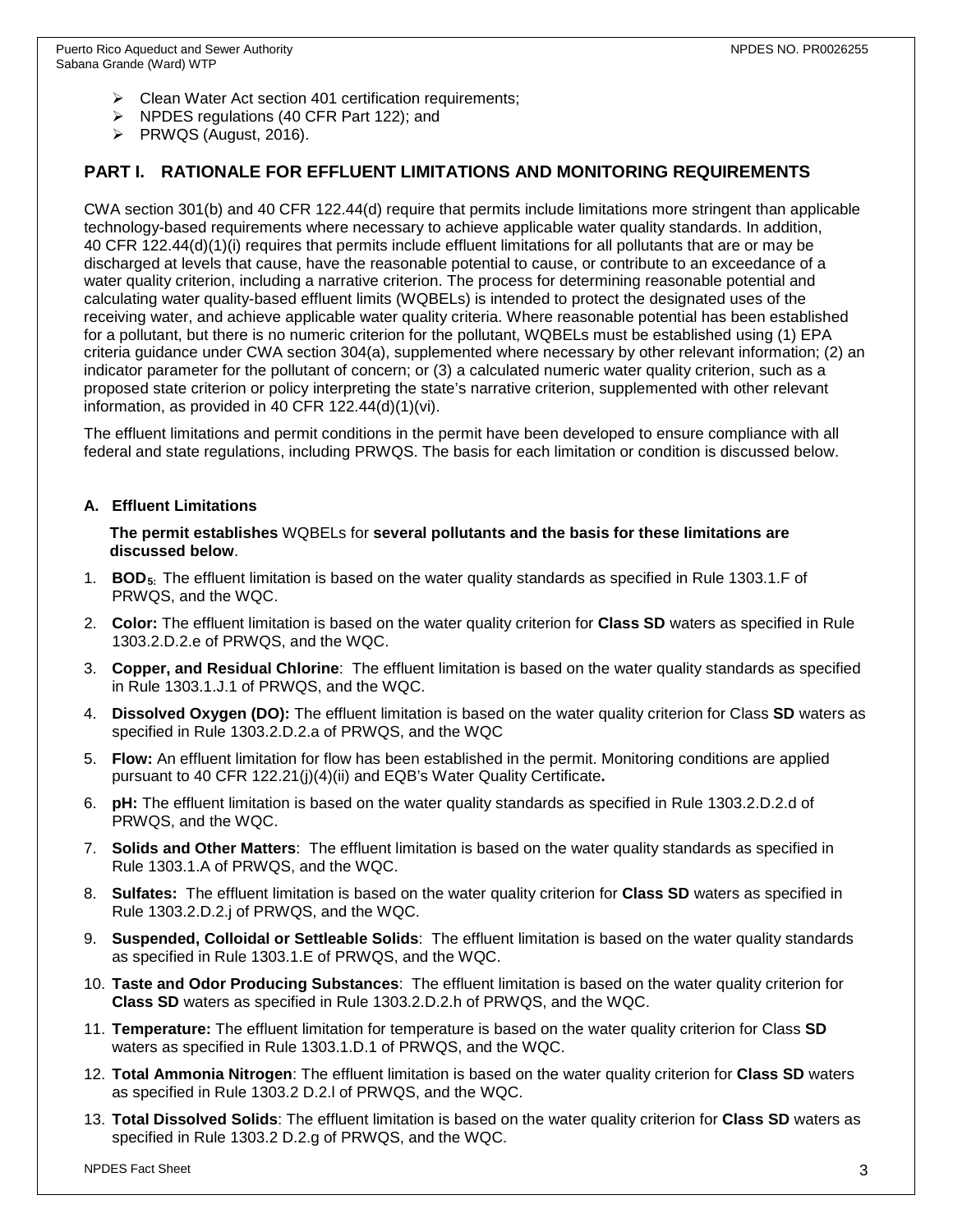- 14. **Total Phosphorus:** The effluent limitation is based on the water quality criterion for **Class SD** waters as specified in Rule 1303.2.D.2.n of PRWQS, and the WQC.
- 15. **Turbidity:** The effluent limitation is based on the water quality criterion for **Class SD** waters as specified in Rule 1303.2.D.2.f of PRWQS, and the WQC.

### **B. Effluent Limitations Summary Table**

### **1. Outfall Number 001**

| <b>Parameter</b>                                    | <b>Units</b>   | <b>Effluent limitations</b> |                                        |                           |                               |              |              |
|-----------------------------------------------------|----------------|-----------------------------|----------------------------------------|---------------------------|-------------------------------|--------------|--------------|
|                                                     |                | <b>Averaging period</b>     | <b>Highest Reported</b><br>Value $(1)$ | <b>Existing</b><br>limits | <b>Final</b><br><b>limits</b> | <b>Basis</b> | <b>Notes</b> |
| BOD <sub>5</sub>                                    | Mg/L           |                             | 2.69                                   | 5.0                       | 5.0                           |              |              |
| Color                                               | Pt-Co<br>units | Daily maximum               | 5                                      | 15                        | 15                            | <b>WQBEL</b> |              |
| <b>Copper</b>                                       | $\mu g/L$      | Daily maximum               | 11                                     | 7.2                       | 6.4                           | <b>WQBEL</b> |              |
| <b>Dissolved Oxygen</b>                             | mg/L           | Daily maximum               | 9.92                                   | >5.0                      | >5.0                          | <b>WOBEL</b> |              |
| Flow                                                | <b>MGD</b>     | Daily maximum               | 0.169                                  | 0.018                     | 0.018                         | <b>WOBEL</b> |              |
| pH                                                  | <b>SU</b>      | Daily min/maxim             | 7.1/7.8                                | 6/9                       | 6.0/9.0                       | <b>WOBEL</b> |              |
| <b>Residual Chlorine</b>                            | $\mu g/L$      | Daily maximum               | 2.2                                    | $0.5 \text{ mg/L}$        | 11                            | <b>WQBEL</b> |              |
| <b>Sulfates</b>                                     | mg/L           | Daily maximum               | ---                                    | $-$                       | <b>Monitor</b>                | <b>WOBEL</b> |              |
| Suspended, Colloidal or<br><b>Settleable Solids</b> | m/L            | Daily maximum               | 70                                     | <b>Monitor</b>            | <b>Monitor</b>                | <b>WOBEL</b> |              |
| Temperature                                         | $^{\circ}C$    | Daily maximum               | 26.3                                   | 32.2 °C max               | 32.2 °C max                   | <b>WOBEL</b> |              |
| <b>Total Ammonia Nitrogen</b>                       | $\mu$ g/L      | Daily maximum               |                                        | --                        | <b>Monitor</b>                | <b>WOBEL</b> |              |
| <b>Total Dissolved Solids</b>                       | Mg/L           | Daily maximum               | 103                                    | 500                       | <b>Monitor</b>                |              |              |
| <b>Total Phosphorous (P)</b>                        | $\mu$ g/L      | Daily maximum               | --                                     | $\overline{\phantom{a}}$  | 160                           | <b>WOBEL</b> |              |
| <b>Turbidity</b>                                    | <b>NTU</b>     | Daily maximum               | 31.85                                  | 50                        | 50                            | <b>WQBEL</b> |              |

Note: Dashes (--) indicate there are no effluent data, no limitations, or no monitoring requirements for this parameter.

(1) Wastewater data from DMRs dated June 1, 2011 to July 31, 2015.

### **2. Outfall 001 Narrative Limitations**

- **a.** The water of Puerto Rico shall be substantially free from floating non-petroleum oils and greases as well as petroleum derived oils and greases.
- **b.** The waters of Puerto Rico shall not contain floating debris, scum or other floating materials attributable to the discharge in amounts sufficient to be unsightly or deleterious to the existing or designated uses of the water body.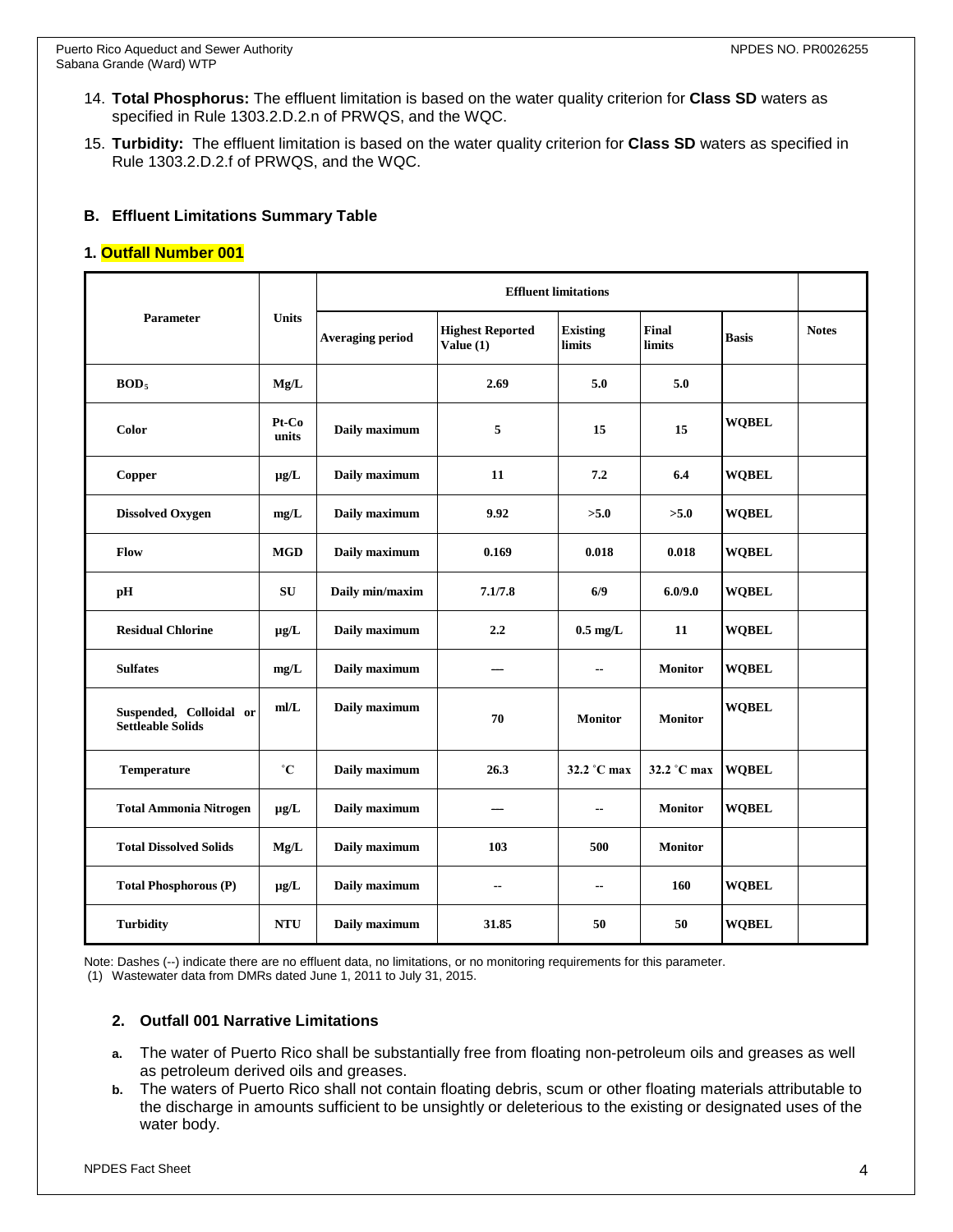- **c.** Solids from wastewaters source shall not cause deposition in or be deleterious to the existing or designated uses of the water body.
- **d.** Shall not be present in amounts that will interfere with the use for potable water supply, or will render any undesirable taste or odor to edible aquatic life.
- **e.** Except by natural causes, no heat may be added to the waters of Puerto Rico, which would cause the temperature of any site to exceed 90°F (32.2°C).

### **C. Monitoring Requirements**

NPDES regulations at 40 CFR 122.48 require that all permits specify requirements for recording and reporting monitoring results. The Part III of the Permit establishes monitoring and reporting requirements to implement federal and state requirements. The following provides the rationale for the monitoring and reporting requirements for this facility.

### 1. **Effluent Monitoring Requirements**

Effluent monitoring frequency and sample type have been established in accordance with the requirements of 40 CFR 122.44(i) and recommendations in EPA's TSD. Consistent with 40 CFR Part 136 monitoring data for toxic metals must be expressed as total recoverable metal. Effluent monitoring and analyses shall be conducted in accordance with EPA test procedures approved under 40 CFR Part 136, Guidelines Establishing Test Procedures for the Analysis of Pollutants Under the Clean Water Act, as amended. For situations where there may be interference, refer to Solutions to Analytical Chemistry Problems with Clean Water Act Methods (EPA 821-R-07-002).A licensed chemist authorized to practice the profession in Puerto Rico shall certify all chemical analyses. All bacteriological tests shall be certified by a microbiologist or licensed medical technologist authorized to practice the profession in Puerto Rico.

The sampling point for Outfall 001 shall be located immediately after the primary flow measuring device of the effluent of the treatment system.

## **D. Compliance with Federal Anti-Backsliding Requirements and Puerto Rico's Anti-Degradation Policy**

Federal regulations at 40 CFR 131.12 require that state water quality standards include an anti-degradation policy consistent with the federal policy. The discharge is consistent with the anti-degradation provision of 40 CFR 131.12, 72 Federal Register 238 (December 12, 2007, pages 70517-70526) and EQB's *Anti-Degradation Policy Implementation Procedure* in Attachment A of PRWQSR. In addition, CWA sections 402(o)(2) and 303(d)(4) and federal regulations at 40 CFR 122.44(l) prohibit backsliding in NPDES permits. Further, the Region 2 Antibacksliding Policy provides guidance regarding relaxation of effluent limitations based on water quality for Puerto Rico NPDES permits. These anti-backsliding provisions require effluent limitations in a reissued permit to be as stringent as those in the previous permit with some exceptions where limitations may be relaxed.

- The effluent limitations in the permit are at least as stringent as the effluent limitations in the existing permit, with the exception of effluent limitations for **Residual Chlorine and Copper.** The effluent limitations for these pollutants are **more** stringent that those in the existing permit. This relaxation of effluent limitations is consistent with the anti-backsliding requirements of CWA section 401(o), 40 CFR 122.44(l), EPA Region 2's Anti-backsliding Policy dated August 10, 1993, and Puerto Rico's Anti-Degradation Policy Implementation Procedure established in PRWQSR. **CWA Sec. 402(o**)(2)(B)(i) allows backsliding if information is available which was not available at the time of permit issuance and would have justified a less stringent effluent limitation at the time of permit issuance. EPA has determined that it is appropriate to relax the effluent limitation for these parameters without violating anti-backsliding provisions of the CWA, in accordance with section 402(o)(2), since one of the exceptions to the provisions has been satisfied; and section 402(o)(3) since it complies with EQB's WQS which include antidegradation requirements. The EQB WQC constitutes a determination that the limit is sufficient to assure that the water quality standards are or will be attained.
- The proposed NPDES permit contains water quality-based effluent limitations for **Sulfates, Total Phosphorus and Total Ammonia Nitrogen**, which were not included in the previous NPDES permit. Pursuant to Section 401 (d) of the Act and 40 C.F.R. 122.44 (d) and 124.55, all State certified limitations and requirements contained in a Section 401 certification must be incorporated into a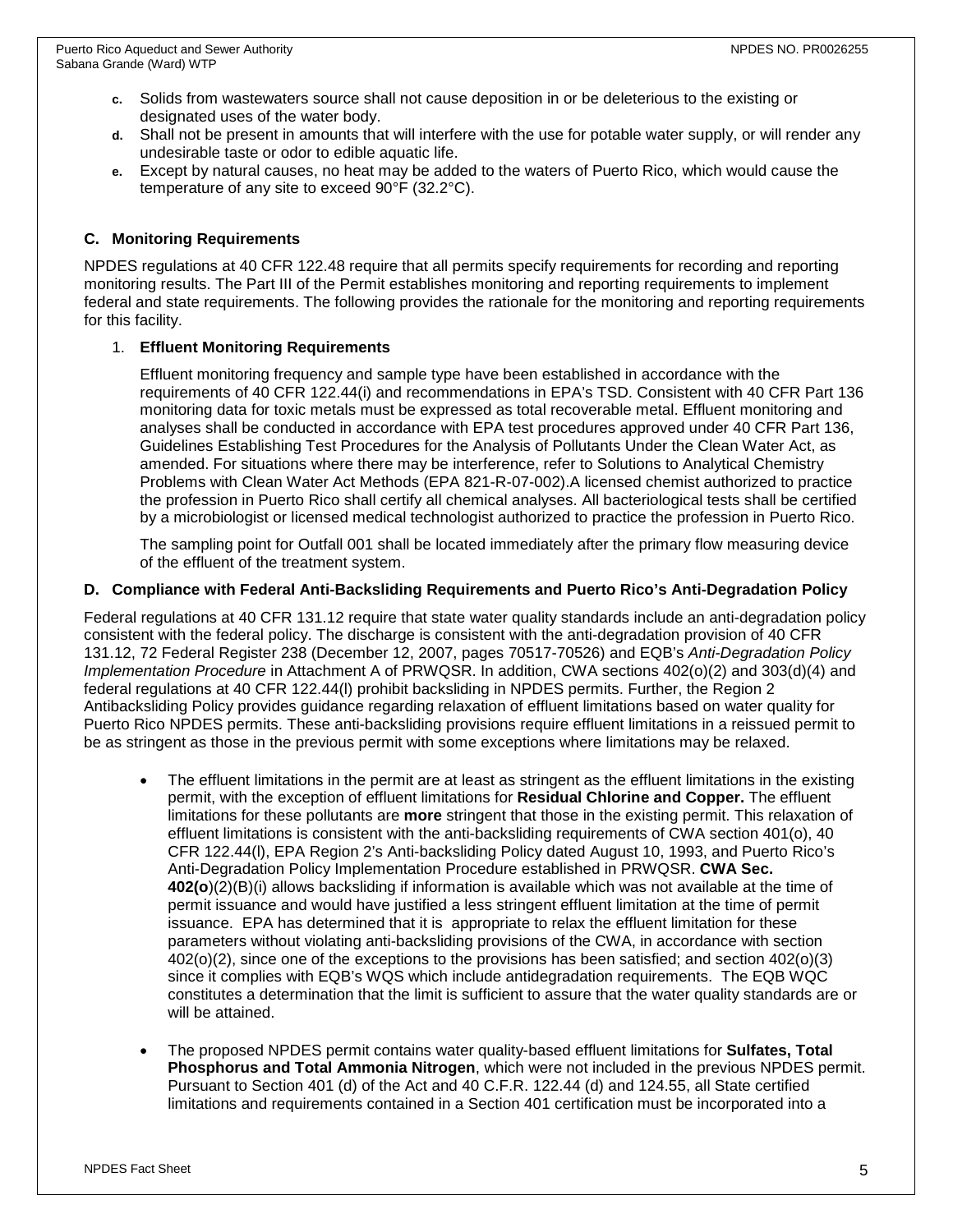NPDES permit issued by EPA. The water quality-based limitations referenced in this paragraph have been included in the draft NPDES permit, based on EQB's IWQC.

• The effluent limitations in the permit are at least as stringent as the effluent limitations in the existing permit, with the exception of effluent limitation for **Total Dissolved Solids.** The effluent limitation for this pollutant is less stringent that those in the existing permit. This relaxation of effluent limitations is consistent with the anti-backsliding requirements of CWA section 401(o), 40 CFR 122.44(l), EPA Region 2's Anti-backsliding Policy dated August 10, 1993, and Puerto Rico's Anti-Degradation Policy Implementation Procedure established in PRWQS. **CWA Sec. 402(o**)(2)(B)(i) allows backsliding if information is available which was not available at the time of permit issuance and would have justified a less stringent effluent limitation at the time of permit issuance. EPA has determined that it is appropriate to relax the effluent limitation for these parameters without violating anti-backsliding provisions of the CWA, in accordance with section 402(o)(2), since one of the exceptions to the provisions has been satisfied; and section 402(o)(3) since it complies with EQB's WQS which include antidegradation requirements. The EQB IWQC constitutes a determination that the limit is sufficient to assure that the water quality standards are or will be attained.

# **PART II. RATIONALE FOR STANDARD AND SPECIAL CONDITIONS**

### **A. Standard Conditions**

In accordance with 40 CFR 122.41, standard conditions that apply to all NPDES permits have been incorporated by reference in Part IV.A.1 of the permit and expressly in Attachment B of the permit. The Permittee must comply with all standard conditions and with those additional conditions that are applicable to specified categories of permits under 40 CFR 122.42 and specified in Part IV.A.2 of the Permit.

### **B. Special Conditions**

In accordance with 40 CFR 122.42 and other regulations cited below, special conditions have been incorporated into the permit. This section addresses the justification for special studies, additional monitoring requirements, Best Management Practices, Compliance Schedules, and/or special provisions for POTWs as needed. The special conditions for this facility are as follows:

### **1. Special Conditions from the Water Quality Certificate**

In accordance with 40 CFR 124.55, EPA has established Special Conditions from the WQC in the permit that EQB determined were necessary to meet PRWQSR. The Special Conditions established in this section are only those conditions from the WQC that have not been established in other parts of the permit.

### **2. Best Management Practices (BMP) Plan**

In accordance with 40 CFR 122.2 and 122.44(k), BMPs are schedules of activities, prohibitions of practices, maintenance procedures, and other management practices to prevent or reduce the pollution to waters of the United States. The Permittee is required to develop a BMP Plan in Part IV.B.3.a of the permit to control or abate the discharge of pollutants.

### **3. Compliance Schedules**

**A compliance schedule has not been authorized for any pollutant or parameter in the permit on the basis of 40 CFR 122.47.**

## **PART III. COMPLIANCE WITH APPLICABLE PROVISIONS OF OTHER FEDERAL LAWS OR EXECUTIVE ORDERS**

**A. Coastal Zone Management Act** – Under 40 CFR 122.49(d), and in accordance with the Coastal Zone Management Act of 1972, as amended, 16 *United States Code* (U.S.C.) 1451 *et seq*. section 307(c) of the act and its implementing regulations (15 CFR Part 930), EPA may not issue an NPDES permit that affects land or water use in the coastal zone until the Permittee certifies that the proposed activity complies with the Coastal Zone Management Program in Puerto Rico, and that the discharge is certified by the Commonwealth of Puerto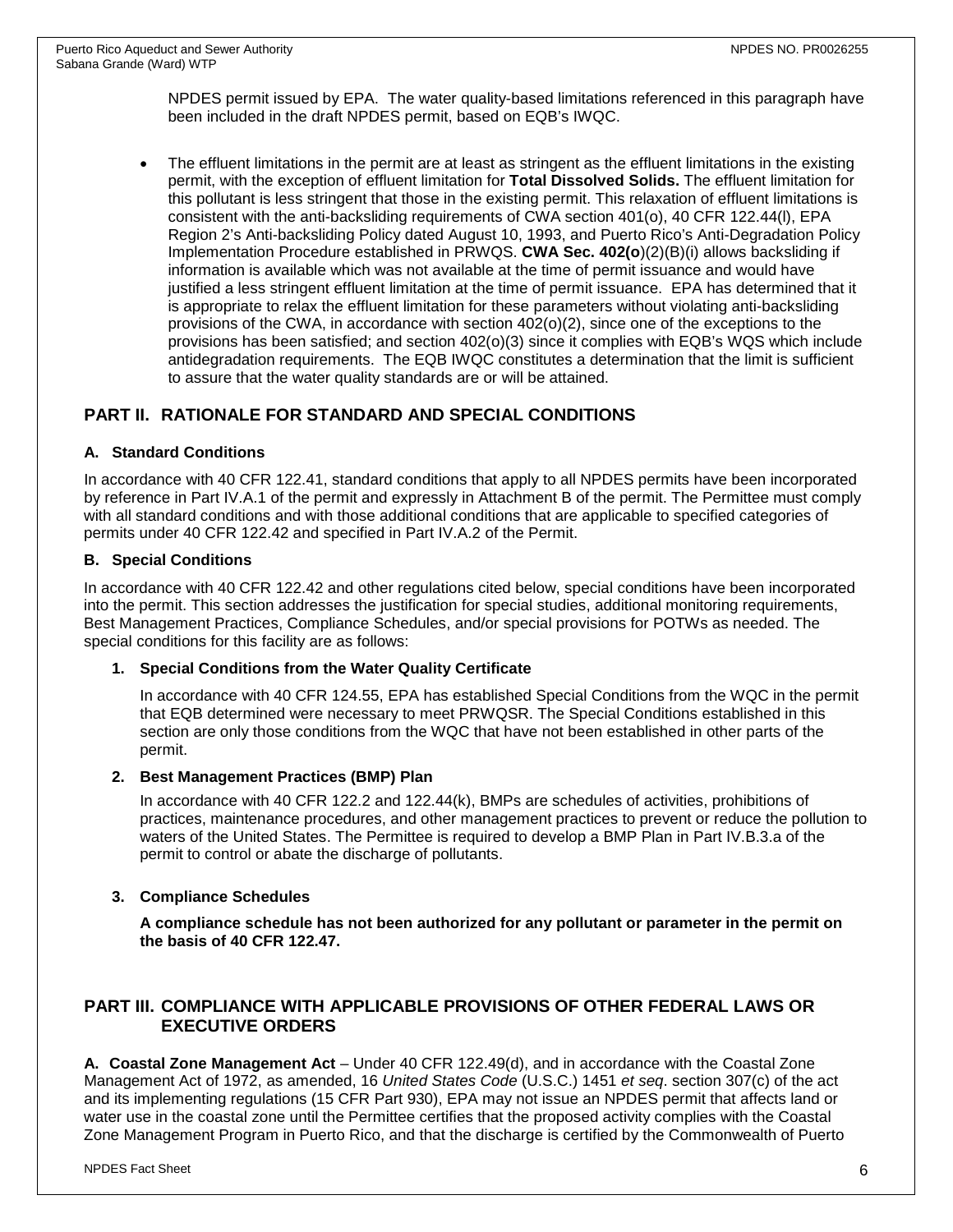Rico to be consistent with the Commonwealth's Coastal Zone Management Program. **The Permittee has indicated the outfall is not in a coastal area managed by the Commonwealth's Coastal Zone Management Program and, although nearby, EPA has determined it will not affect the coastal area. Therefore, the requirements of 40 CFR 122.49(d) do not apply to this discharge.**

### **B. Endangered Species Act**

Under 40 CFR 122.49(c), EPA is required pursuant to section 7 of the Endangered Species Act (ESA), 16 U.S.C. 1531 *et seq*. and its implementing regulations (50 CFR Part 402) to ensure, in consultation with the National Marine Fisheries Service (NMFS) and U.S. Fish and Wildlife Service (USFWS) that the discharge authorized by the permit is not likely to jeopardize the continued existence of any endangered or threatened species or adversely affect its critical habitat. **On April 16, 2009, EPA designated PRASA (a non-Federal representative) to conduct informal consultations or prepare a biological assessment for Section 7 Consultations, according to 50 CFR 402.8. In the past, no federally listed endangered or threatened species, or critical habitat, are in the vicinity of the discharge. Therefore, it has been determined that the discharge is not likely to affect species or habitat listed under the ESA.**

## **C. Environmental Justice**

EPA has performed an Environmental Justice (EJ) Analysis for the discharge in accordance with Executive Order 12898, *Federal Actions to Address Environmental Justice in Minority Population and Low-Income Populations*, and EPA's Plan EJ 2014. EJ is the right to a safe, healthy, productive and sustainable environment for all, where "environment" is considered in its totality to include the ecological, physical, social, political, aesthetic and economic environments. In the NPDES permitting program, the public participation process provides opportunities to address EJ concerns by providing appropriate avenues for public participation, seeking out and facilitating involvement of those potentially affected, and including public notices in more than one language where appropriate. The facility is in an area characterized as a Community of Concern (COC) and therefore is subject to the EJ requirements. In the EJ Analysis, EPA determined that there is no potential for a disproportionate and/or adverse environmental burden in the COC since the conditions are similar through the Island. Nevertheless, EPA is committed to taking all necessary actions to minimize any possible and/or potential adverse effects on COC from the **Sabana Grande Ward WTP.**

### **D. Coral Reef Protection ---- Not Applicable**

### **E. Climate Change**

EPA has considered climate change when developing the conditions of the permit. This is in accordance with the draft *National Water Program 2012 Strategy: Response to Climate Change* that identifies ways to address climate change impacts by NPDES permitting authorities (77 Federal Register 63, April 2, 2012, 19661-19662). Climate change is expected to affect surface waters in several ways, affecting both human health and ecological endpoints. As outlined in the draft National Water Program 2012 Strategy, EPA is committed to protecting surface water, drinking water, and ground water quality, and diminishing the risks of climate change to human health and the environment, through a variety of adaptation and mitigation strategies. These strategies include encouraging communities and NPDES permitting authorities to incorporate climate change strategies into their water quality planning, encouraging green infrastructure and recommending that water quality authorities consider climate change impacts when developing water load and load allocations for new TMDLs, identifying and protecting designated uses at risk from climate change impacts. The 2010 *NPDES Permit Writers' Manual* also identifies climate change considerations for establishing low-flow conditions that account for possible climatic changes to stream flow. The conditions established in the permit are consistent with the draft National Water Program 2012 Strategy.

### **F. National Historic Preservation Act**

Under 40 CFR 122.49(b), EPA is required to assess the impact of the discharge authorized by the permit on any properties listed or eligible for listing in the National Register of Historic Places (NRHP) and mitigate any adverse effects when necessary in accordance with the National Historic Preservation Act, 16 U.S.C. 470 et seq. EPA's analysis indicates that no soil disturbing or construction-related activities are being authorized by approval of this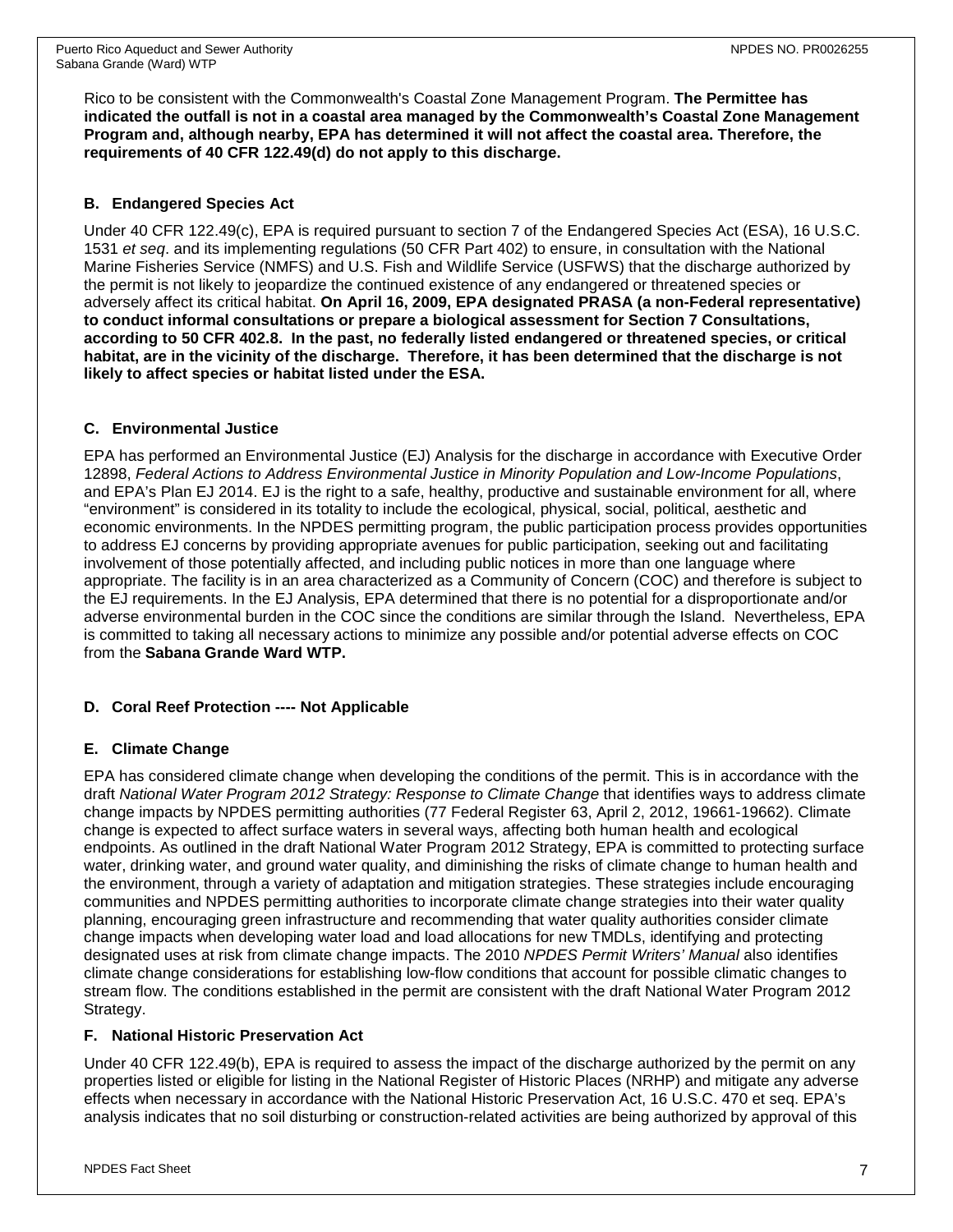permit; accordingly, adverse effects to resources on or eligible for inclusion in the NHRP are not anticipated as part of this permitted action.

### **G. Magnuson-Stevens Fishery Conservation and Management Act -- NOT APPLICABLE**

# **PART IV. PUBLIC PARTICIPATION**

The procedures for reaching a final decision on the draft permit are set forth in 40 CFR Part 124 and are described in the public notice for the draft permit, which is published in *El Vocero*. Included in the public notice are requirements for the submission of comments by a specified date, procedures for requesting a hearing and the nature of the hearing, and other procedures for participation in the final agency decision. EPA will consider and respond in writing to all significant comments received during the public comment period in reaching a final decision on the draft permit. Requests for information or questions regarding the draft permit should be directed to

**Yasmin Laguer EPA Region 2**, **Caribbean Environmental Protection Division Permit Writer Phone: 787-977-5848 Permit Writer Email: laguer.yasmin@epa.gov**

A copy of the draft permit is also available on EPA's website at www.epa.gov/region02/water/permits.html.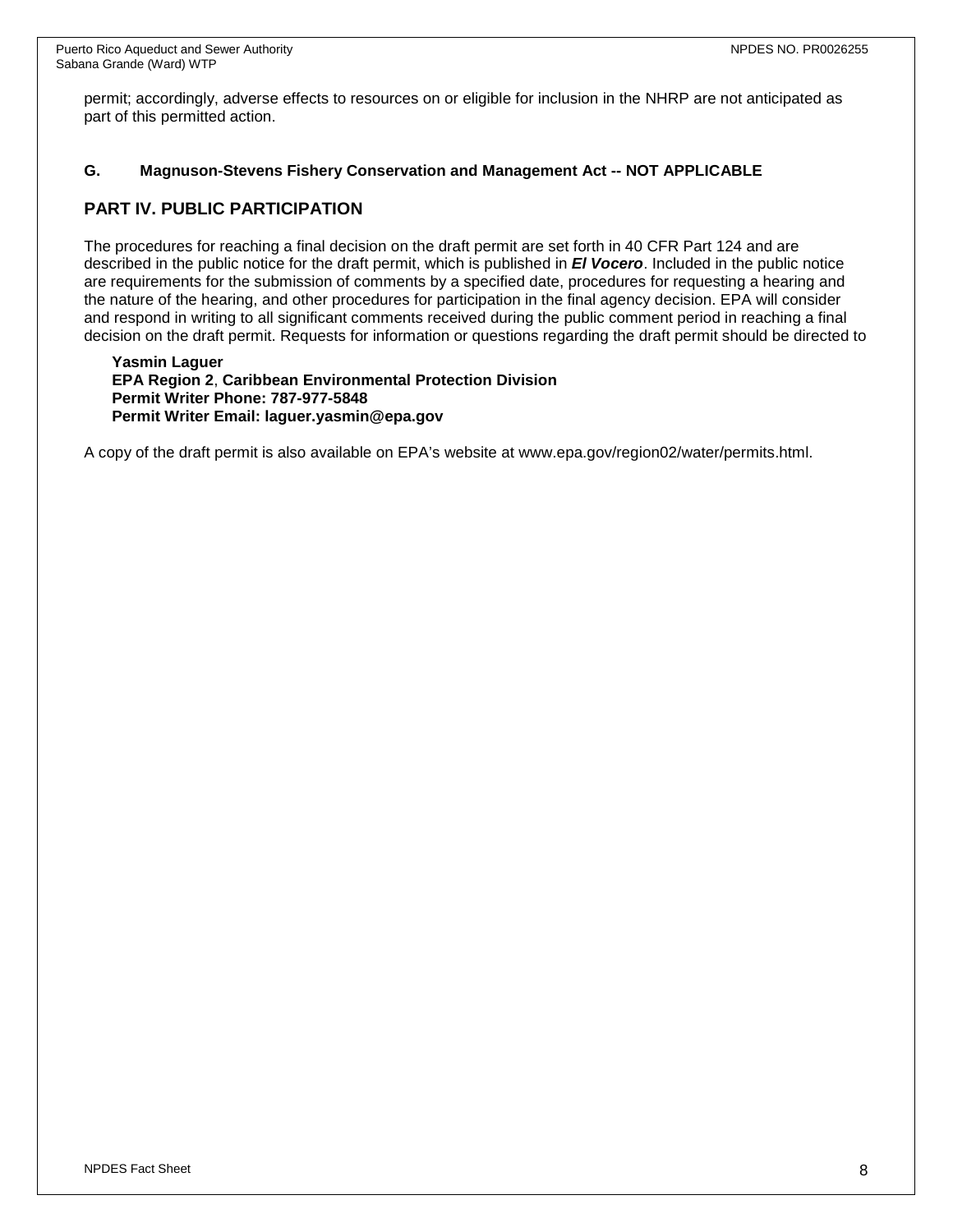Puerto Rico Aqueduct and Sewer Authority New Service Authority New Service Authority New Service Authority New Service Authority New Service Authority New Service Authority New Service Authority New Service Authority New S Sabana Grande WTP

# **ATTACHMENT A — FACILITY MAP AND FLOW SCHEMATIC**

The facility map and flow schematic are attached as provided by the discharger in the application.



PUERTO RICO AQUEDUCT AND SEWER AUTHORITY